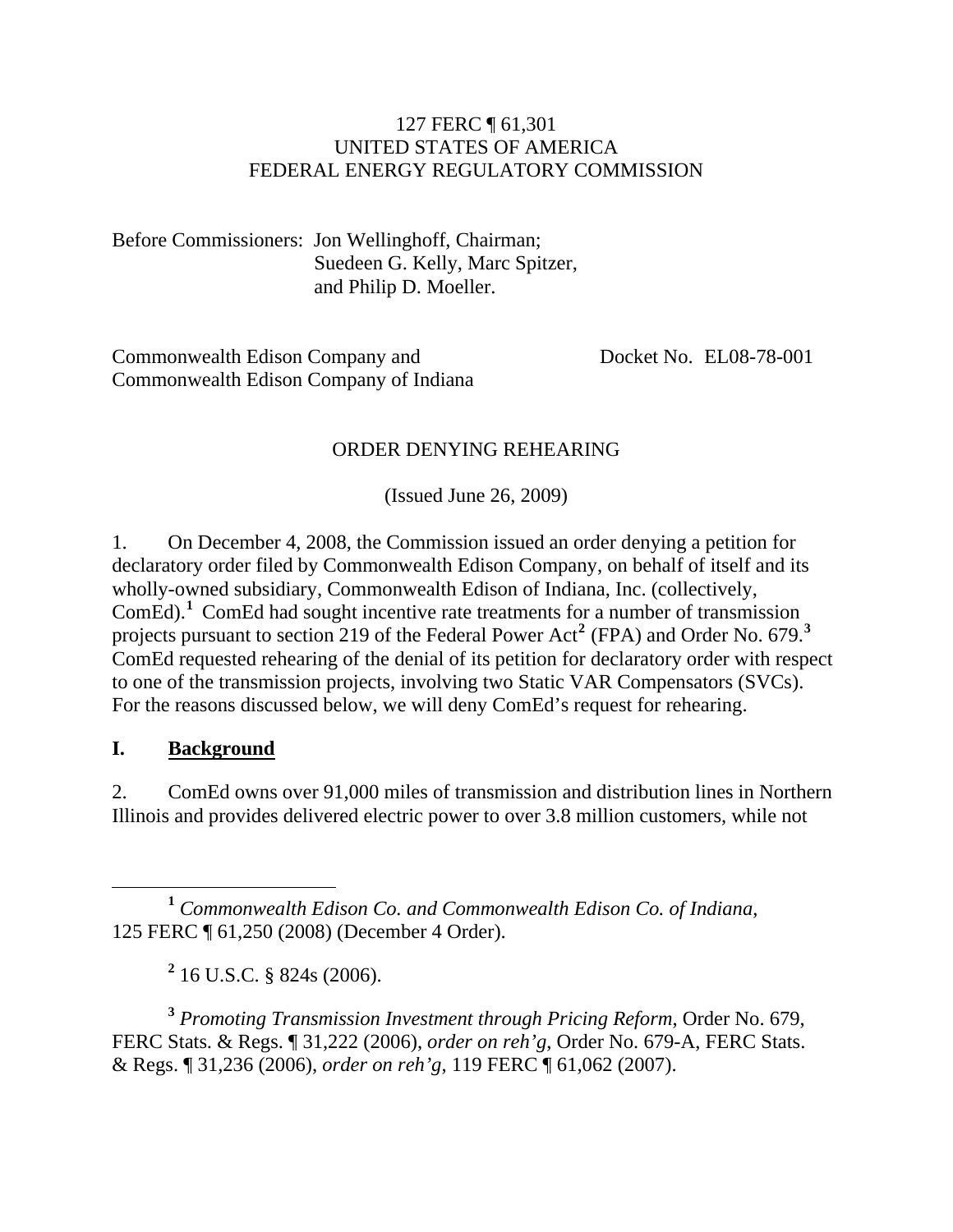owning any generating facilities. On May 1, 2004, ComEd transferred operational control of its transmission facilities to PJM Interconnection, L.L.C. (PJM).

3. PJM is responsible for planning the enhancement and expansion of the PJM transmission system to ensure reliability. It identifies transmission system upgrades and enhancements necessary to ensure reliability through the PJM Regional Transmission Expansion Plan (RTEP).

4. ComEd requested incentive rate treatment for 22 transmission projects, which included SVCs, capacitor installations, transformer installations, and installation of transmission line upgrades and circuit breakers. All of the projects were approved by the PJM Board of Managers as baseline upgrades through the RTEP process. The SVC Project involved two 300 megavolt ampere reactive (MVAR) SVCs at the Elmhurst substation designed to meet dynamic reactive power requirements.

5. ComEd requested an incentive-based return on equity (ROE) adder of 150 basis points for its investment in each of the 22 projects. Additionally, ComEd requested an advanced transmission technology incentive ROE adder of 50 basis points to be applied to its investment in the two SVCs.

# **II. December 4 Order**

6. In the Energy Policy Act of 2005 (EPAct 2005),**[4](#page-1-0)** Congress addressed incentivebased rate treatments for new transmission construction. Specifically, section 1241 of EPAct 2005 added a new section 219 to the FPA directing the Commission to establish, by rule, incentive-based (including performance-based) rate treatments for electric transmission. The Commission issued Order No. 679, which set forth processes by which a public utility could seek transmission rate incentives under section 219.

7. Order No. 679 provided that a public utility may file a petition for declaratory order or FPA section 205 filing to obtain incentive rate treatment for transmission infrastructure investment that satisfies the requirements of FPA section 219. The applicant must demonstrate that the facilities for which it seeks incentives either ensure reliability or reduce the cost of delivered power by reducing transmission congestion.**[5](#page-1-1)** In addition, an applicant must demonstrate that there is a nexus between the incentive sought for a particular project and the investment being made. In Order No. 679-A, the Commission clarified that the nexus test is met when an applicant demonstrates that the

<span id="page-1-1"></span><span id="page-1-0"></span>**<sup>4</sup>** Pub. L. No. 109-58, 119 Stat. 594, section 1241.

**<sup>5</sup>** *See* 18 C.F.R. § 35.35(i) (2008).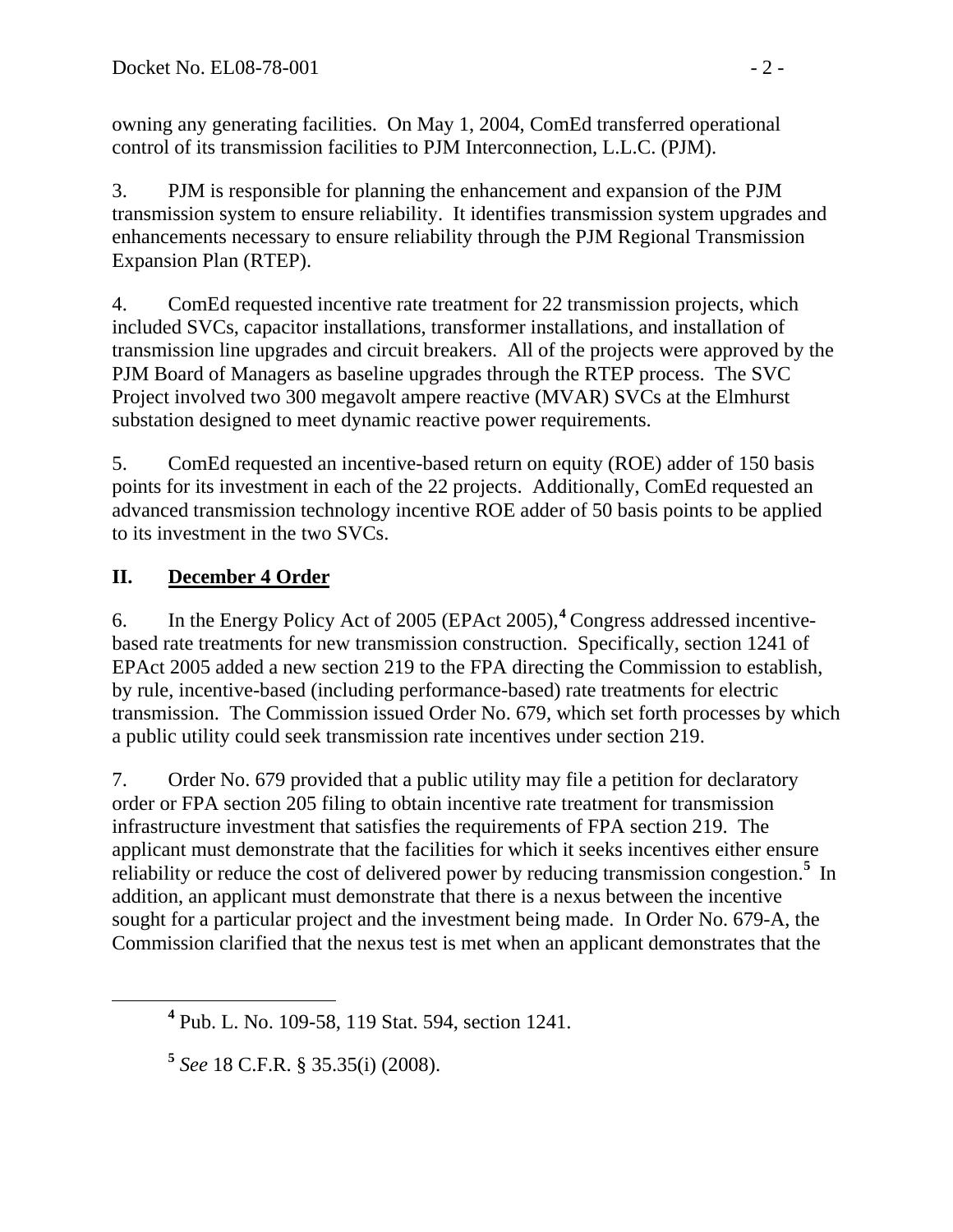total package of incentives requested is "tailored to address the demonstrable risks or challenges faced by the applicant."**<sup>6</sup>**

8. The Commission found in the December 4 Order that ComEd's projects satisfied the requirements of section 219 to ensure reliability or reduce congestion but that ComEd had not met the nexus test. Specifically, the Commission found that ComEd had not demonstrated how the proposed projects present risks or challenges to warrant an incentive ROE and, therefore, ComEd did not meet the nexus test. The Commission explained that ComEd had not presented evidence regarding the scope or effect of the projects, and focused primarily on financing challenges; there was no evidence of technical or siting challenges, long lead times, or regulatory or political risks facing the projects.

9. The Commission found, based on the record in the proceeding, that the projects were "activities undertaken in the ordinary course of business in keeping with good utility management practices."**[7](#page-2-0)** The Commission explained that, in Order No. 679, it found that such activities were not the type of projects that typically warrant incentives,**[8](#page-2-1)** and noted that an applicant seeking incentives for such projects must show that its project faces risks and challenges or provides sufficient benefits to warrant incentive rate treatment. However, the Commission held that ComEd had not shown how its performance of the activities presented risks or challenges to warrant incentives. The Commission noted that some of ComEd's investments appeared to be maintenance activities that pose no special risks or challenges,**[9](#page-2-2)** and stated that the status of the projects as baseline projects in PJM's RTEP did not change this analysis.**[10](#page-2-3)** The Commission reiterated that, while PJM's analysis is significant in the Commission's determination of whether a project meets the nexus test, not all RTEP baseline projects automatically qualify for incentive rate treatment. The Commission explained that it must examine such factors as the scope, the effect, and the risks or challenges faced by

 **<sup>6</sup>** Order No. 679-A, FERC Stats. & Regs. ¶ 31,236 at P 40.

**7** December 4 Order, 125 FERC ¶ 61,250 at P 37.

<span id="page-2-1"></span><span id="page-2-0"></span>**8** Order No. 679, FERC Stats. & Regs. ¶ 31,222 at P 27; Order No. 679-A, FERC Stats. & Regs. ¶ 31,236 at P 23.

<span id="page-2-2"></span><sup>9</sup> December 4 Order, 125 FERC ¶ 61,250 at P 37 (referring to capacitors, autotransformers, and line upgrades).

<span id="page-2-3"></span>**<sup>10</sup>** *Id*. (citing *Commonwealth Edison Co. and Commonwealth Edison Co. of Indiana*, 124 FERC  $\sqrt{ }$  61, 231, at P 18 (2008)).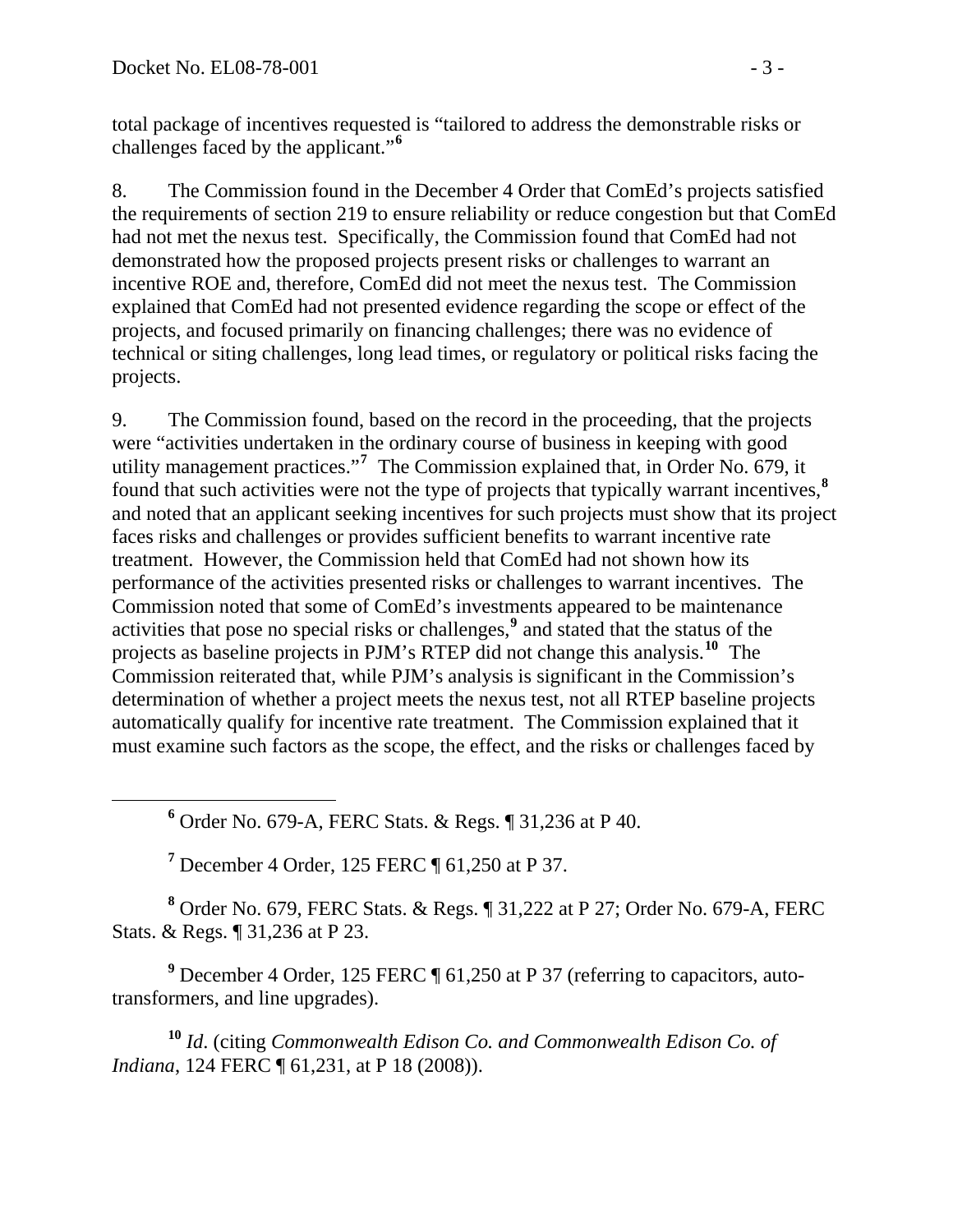the projects and it found, based on these factors, that ComEd had not demonstrated a nexus between the incentives requested and the proposed projects.

10. The Commission also denied ComEd's request for a 50 basis point incentive ROE adder for the use of advanced transmission technology for its SVC Project. The December 4 Order distinguished ComEd's project from the SVCs discussed in *Trans-Allegheny Interstate Line Co*.,**[11](#page-3-0)** where the Commission stated that TrAILCo's SVC might represent the type of project eligible for incentive treatment for the use of advanced transmission technology. Although the project in *TrAILCo* represented three of the advanced transmission technologies defined by Congress in section 1223 of EPAct 2005, the Commission explained in the December 4 Order that:

we are required under section 1223 of EPAct 2005 to "encourage, as appropriate" the deployment of such technologies, and that use of such technologies does not automatically warrant the granting of incentives. The Commission's evaluations of risks, challenges, and benefits associated with the proposed use of advanced technologies must be a dynamic process that takes into account technological improvements and evolving practices in the industry.[**[12](#page-3-1)**]

11. The Commission noted that SVC technology itself is not new,**[13](#page-3-2)** but that the SVC employed in *TrAILCo* was one of the largest installations in the world (with a capacity of 675 MVAR), and that it was to be the largest unit installed in the United States to date. The Commission stated that ComEd did not identify any unusual characteristics of its SVC Project that warranted incentive treatment, distinguishing ComEd's proposed project as much smaller in size (two 300 MVAR SVCs) and scope (resulting in little or no increase in dynamic reactive support) than the *TrAILCO* SVC and not appearing to present unusual risks and challenges. Thus, the Commission denied ComEd's request for an ROE adder for the use of advanced transmission technology.

# **III. Request for Rehearing**

12. ComEd requests rehearing of the Commission's denial of incentive rate treatment for the SVC installation. ComEd asserts that the Commission erred both in finding that the SVC Project did not meet the nexus test, and thus denying its request for a 150 basis

<span id="page-3-2"></span>**<sup>13</sup>** *Id.* P 43, citing *TrAILCo*, 119 FERC ¶ 61,219 at P 19.

<span id="page-3-0"></span>**<sup>11</sup>** 119 FERC ¶ 61,219, *order on reh'g*, 121 FERC ¶ 61,009 (2007) (*TrAILCo*).

<span id="page-3-1"></span>**<sup>12</sup>** December 4 Order, 125 FERC ¶ 61,250 at P 42 (footnote omitted).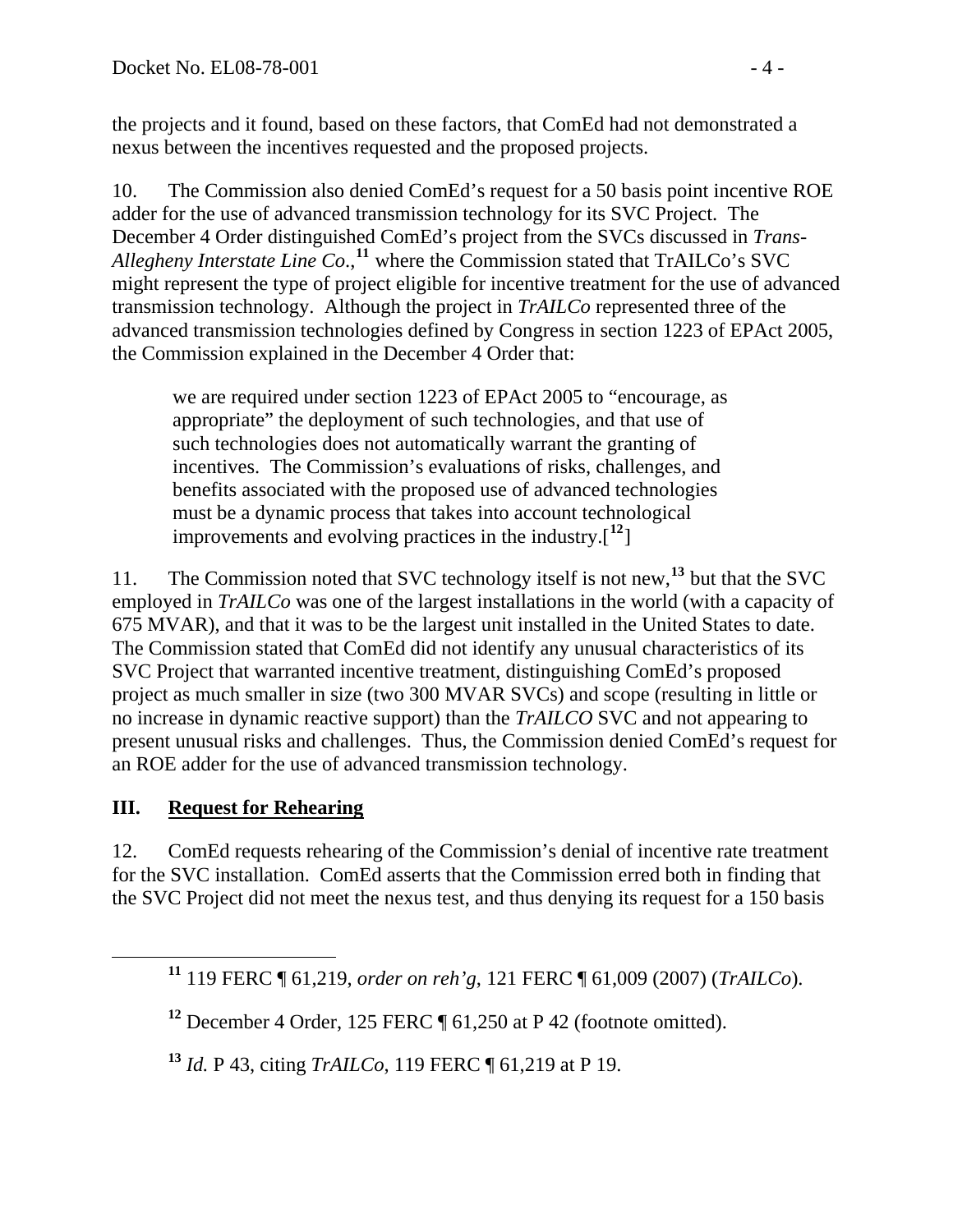point incentive ROE adder, and in denying a 50 basis point adder for the use of advanced transmission technology.

13. ComEd submits with its request for rehearing a supplemental affidavit providing additional evidence to support incentive rate treatment for the SVC Project. The supplemental affidavit provides a detailed description of the project and presents information on risks and challenges. ComEd argues that, "[f]actoring in the originally offered evidence as well as the supplemental evidence, the Commission should conclude that the SVC Project does pose significant risks, challenges, and benefits that make incentive treatment appropriate."**[14](#page-4-0)**

## **IV. Discussion**

# **A. Procedural Matters**

14. We reject as untimely the new affidavit which ComEd includes in its request for rehearing. Parties are not permitted to introduce new evidence for the first time on rehearing since such practice would allow an impermissible moving target, and would frustrate needed administrative finality.**[15](#page-4-1)** Further, ComEd provides no reason why its new evidence could not have been included in its initial petition in this case. Accordingly, we reject ComEd's request to introduce into the record at this late juncture the new affidavit contained in the rehearing request. For the same reason, we also reject those portions of its rehearing request that contain arguments and factual claims that are based on the rejected affidavit.

15. As discussed below, we find that, even if we were to entertain the new evidence, we would deny rehearing on the merits.

# **B. ROE Incentive Adder**

16. The Commission denies rehearing with respect to ComEd's request for a 150 basis point adder for the SVC Project. We continue to find that, based on the record in this case, the SVC Project represents activities undertaken in the ordinary course of business in keeping with good utility management practices.**[16](#page-4-2)** We have clarified that an applicant

<span id="page-4-2"></span><span id="page-4-1"></span><span id="page-4-0"></span>**<sup>15</sup>** *PPL Electric Utilities Corp*., 124 FERC ¶ 61,229, at P 7 (2008); *TransCanada Power Marketing Ltd*. v. *ISO New England Inc*., 123 FERC ¶ 61,149, at P 22 (2008); *New York Independent System Operator, Inc*., 112 FERC ¶ 61,283, at P 35, n.20 (2005).

**<sup>16</sup>** December 4 Order, 125 FERC ¶ 61,250 at P 37.

**<sup>14</sup>** Request for Rehearing at 3.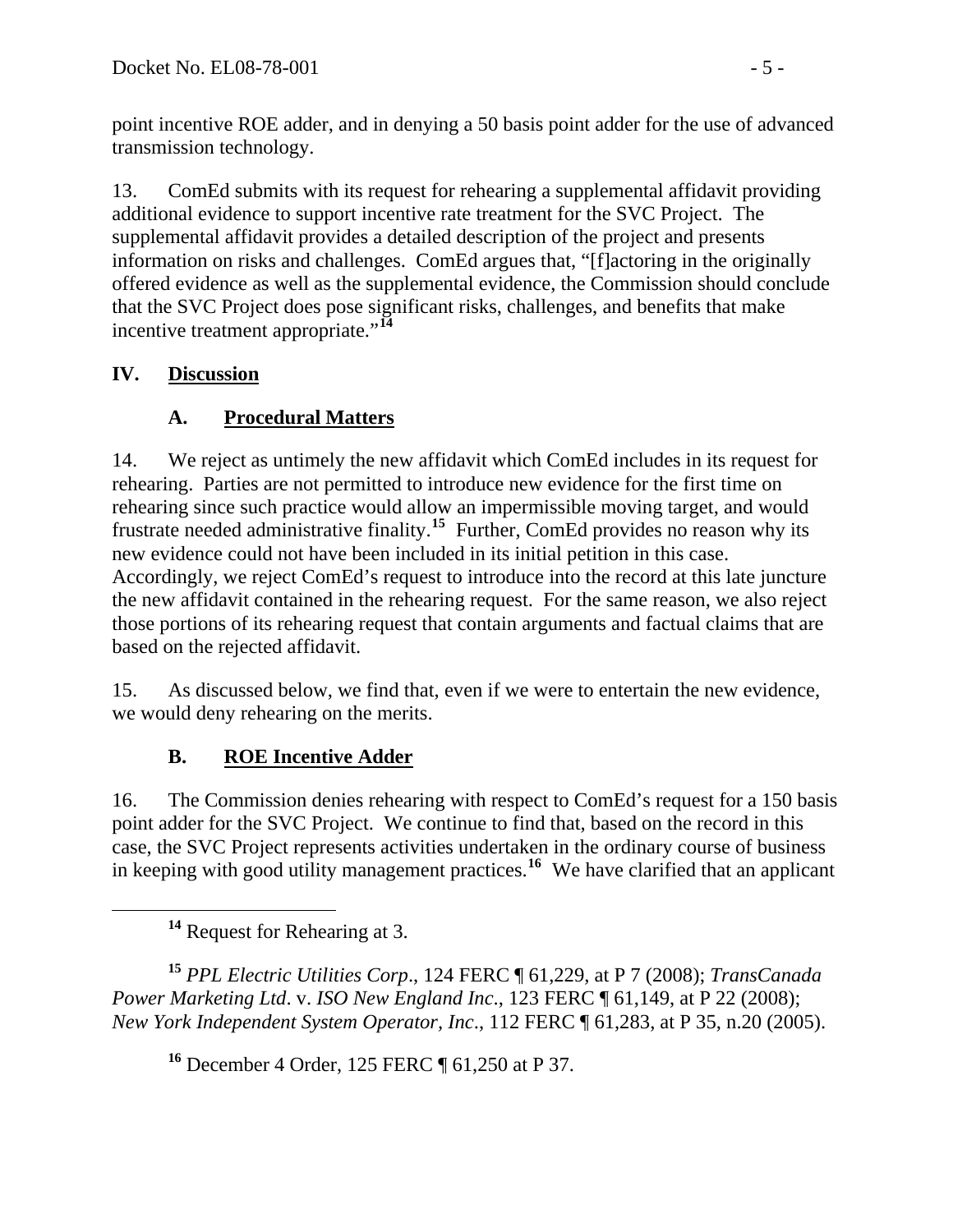seeking such incentives must show that its project faces risks and challenges or provides sufficient benefits to warrant incentive rate treatment.<sup>17</sup> Based on the facts of this case, we find that the SVC Project does not present risks that exceed the normal risks undertaken by a utility. As discussed above, we reject the new evidence ComEd submitted with its rehearing request. Nevertheless, even if we were to consider the new evidence, we find that it does not overcome the finding in the December 4 Order that ComEd failed to demonstrate a nexus between the incentive sought and the investment in the SVC Project.

17. To determine whether a project is non-routine and whether it passes the nexus test, the Commission has stated that we will consider all relevant factors presented by the applicant, including the scope, effect, risks and challenges the project will face.**[18](#page-5-0)** In an attempt to strengthen its case for meeting the nexus test, ComEd seeks in its request for rehearing to compare the SVC Project to the Black Oak Project in *TrAILCo* – which received incentive treatment – because the two installations have a similar MVAR capacity.**[19](#page-5-1)** ComEd states that "[t]he disparate treatment of facilities on the two systems is unduly discriminatory and not consistent with the Federal Power Act."**[20](#page-5-2)**

18. We disagree. TrAILCo supported its request for incentives by describing significant technological and regulatory risks and including a detailed cash flow analysis demonstrating that "an incentive ROE is essential to maintain financial integrity and investment-grade credit ratings."**[21](#page-5-3)** ComEd, on the other hand, did not demonstrate how its project presented risks or challenges warranting an incentive ROE. ComEd did not present evidence regarding scope or effect, nor was there evidence of technical or siting challenges, long lead times or political or regulatory risks.**[22](#page-5-4)**

19. Moreover, while the Black Oak unit was needed "to enhance the ability to transmit energy on the Black Oak-Bedington 500 kV transmission line and alleviate the effects of

<span id="page-5-1"></span><span id="page-5-0"></span> **<sup>17</sup>** *Id*. *See also Baltimore Gas & Electric Co.*, [120 FERC ¶ 61,084, at P 55](javascript:rDoDocLink() (2007) (*BG&E*).

**<sup>18</sup>** *BG&E*, 120 FERC ¶ 61,084.

**<sup>19</sup>** Request for Rehearing at 7.

<span id="page-5-2"></span>**<sup>20</sup>** *Id.*

<span id="page-5-3"></span>**<sup>21</sup>** *TrAILCo*, 119 FERC ¶ 61,219 at P 16.

<span id="page-5-4"></span>**<sup>22</sup>** December 4 Order, 125 FERC ¶ 61,250 at P 36.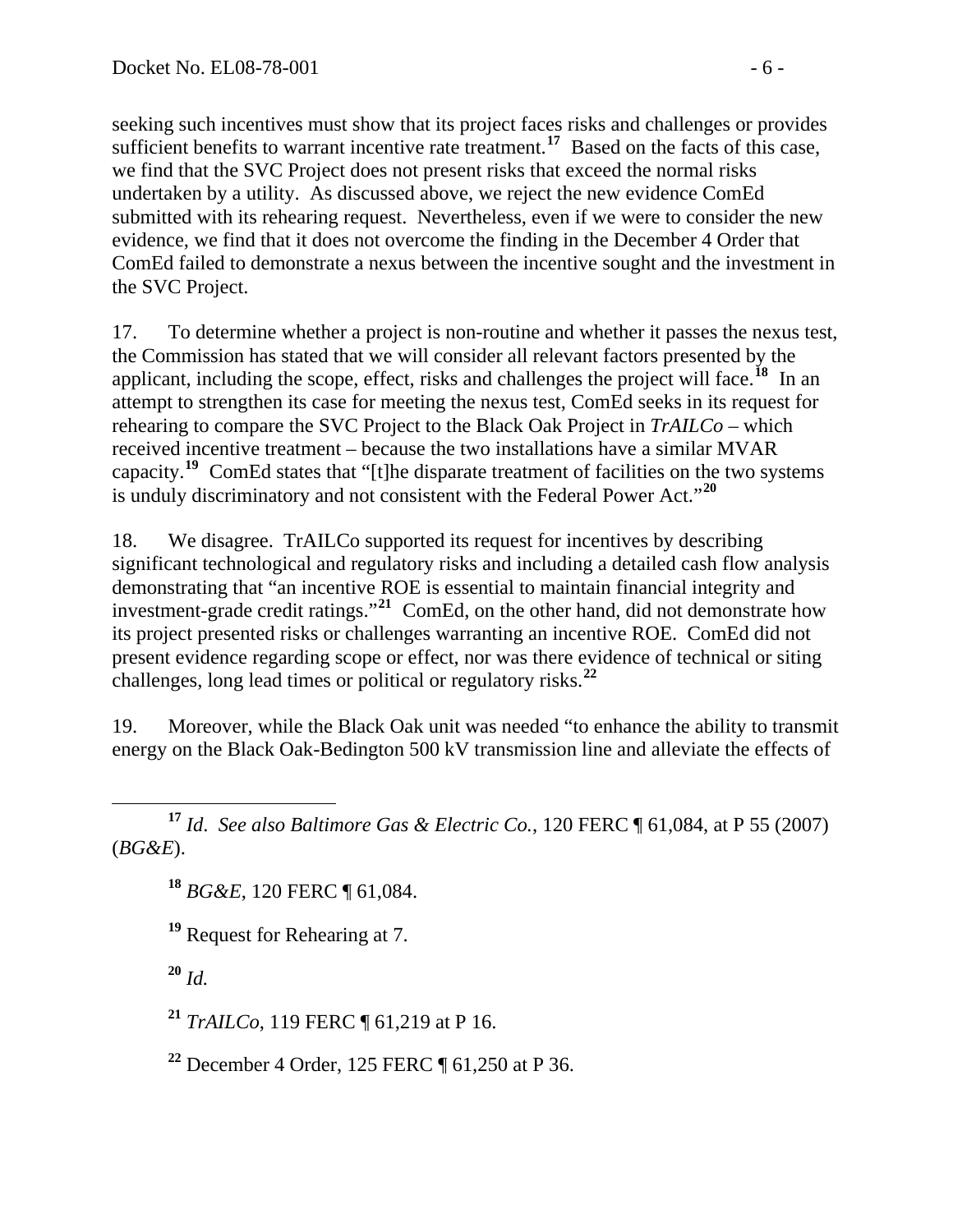the loss of the Pruntytown-Mt. Storm 500 kV line,"**<sup>23</sup>** the ComEd SVC Project is replacing an aging facility, and its benefits are local in nature. The SVC Project serves to provide benefits concentrated in its service area by replacing the aging Zion synchronous condensers, which have become difficult and expensive to operate.**<sup>24</sup>** In contrast, TrAILCo's SVC was installed in an area that previously had no reactive power support, and where the SVC would support the reliable operation of two 500 kV transmission lines by alleviating an existing bottleneck "on one of the most limiting facilities for eastto-west transfer in PJM."**<sup>25</sup>**

20. Further, while the Black Oak unit faced several risks such as complexities related to procuring and installing the largest SVC unit in the country, **[26](#page-6-0)** the need to obtain state siting approval, and an expedited timeline for putting the unit in-service,  $27$  ComEd does not face any of these risks. Thus, we reaffirm our conclusion that ComEd's SVC installation has been "undertaken in the ordinary course of business, in keeping with good utility management practices."**[28](#page-6-2)**

21. Even if we were to consider the new evidence that ComEd seeks to introduce on rehearing, we would not alter our earlier determination. On rehearing, ComEd asserts that the project faces the following risks and challenges: excavations for foundations and trench necessary because of the site's location on a landfill; the removal of a 10-foot hill and the construction of another detention pond for storm water runoff; noise mitigation issues; and electrical risks and challenges.**[29](#page-6-3)** ComEd also states that the SVC Project faces risks from being one the first SVCs that will be installed on the ComEd system. While we do not dismiss these challenges that ComEd will face, we nevertheless find that

**<sup>23</sup>** *TrAILCo*, 119 FERC ¶ 61,219 at P 14.

**<sup>24</sup>** ComEd July 18, 2008 Petition, Attachment A at 9.

**<sup>25</sup>** *TrAILCo*, 119 FERC ¶ 61,219 at P 19.

<span id="page-6-0"></span><sup>26</sup> TrAILCo's single SVC has a dynamic range of 675 MVAR that goes from negative 100 MVAR to positive 575 MVAR which can provide both inductive and capacitive support, whereas each of the ComEd SVC units has a dynamic range of only 300 MVAR, going from zero MVAR to positive 300 MVAR, and provides only capacitive support.

<span id="page-6-1"></span>**<sup>27</sup>** *TrAILCo*, 119 FERC ¶ 61,219 at P 17-19.

<span id="page-6-2"></span>**<sup>28</sup>** December 4 Order, 125 FERC ¶ 61,250 at P 37.

<span id="page-6-3"></span>**<sup>29</sup>** Request for Rehearing at 10-11.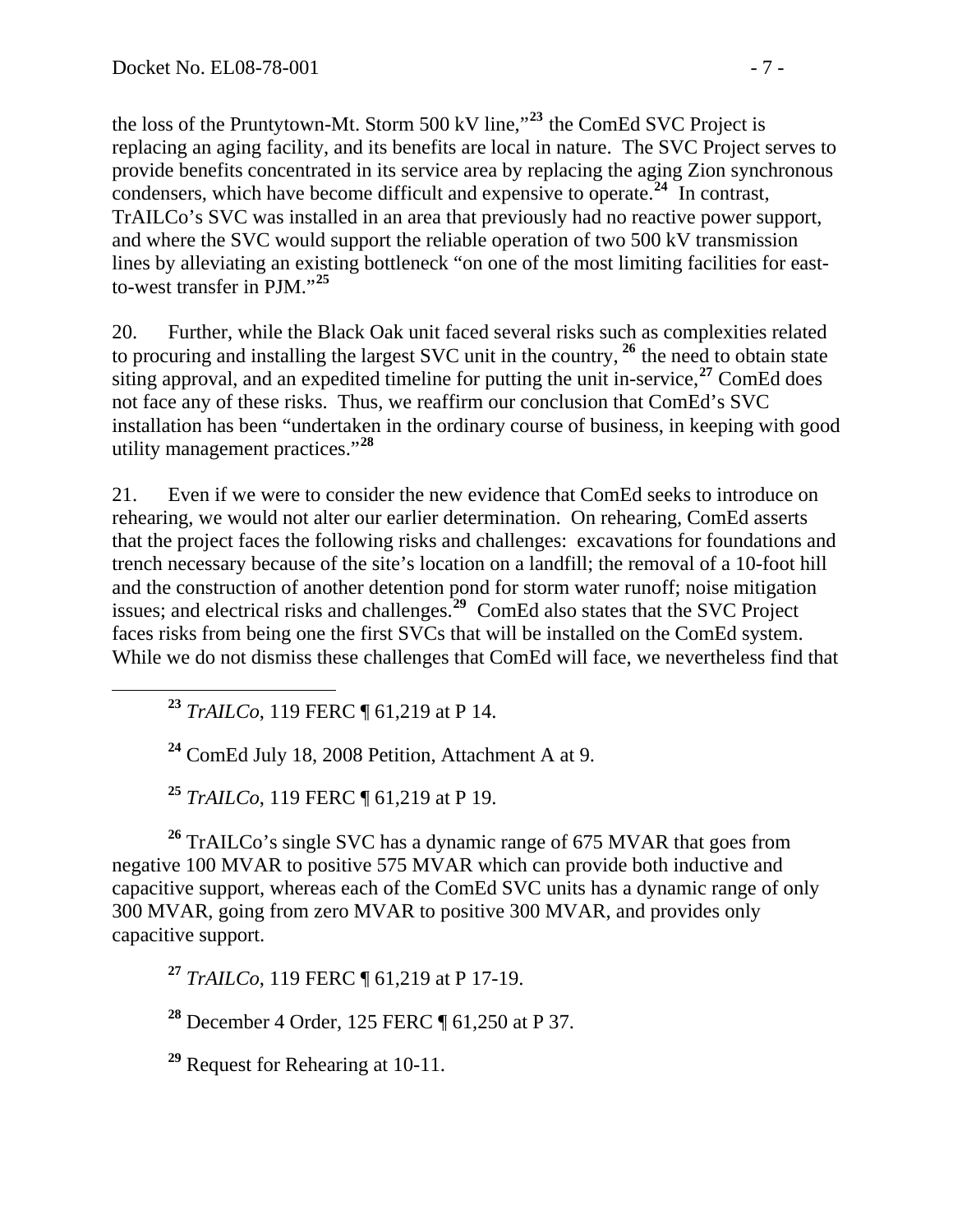they do not exceed the normal risks and challenges undertaken by a utility in keeping with good utility management practices. The choice to locate the substation at Elmhurst and tailor the installation to ComEd's transmission system represents activities carried out in the ordinary course of business.

22. For all the reasons discussed above, the Commission denies ComEd's request for rehearing with respect to the 150 basis point ROE adder for the SVC Project.

# **C. Advanced Transmission Technology Adder**

23. ComEd argues that the Commission erred in denying its request for a 50 basis point ROE incentive adder for the use of advanced transmission technology for the SVC Project. It asserts that the SVC Project represents four of the technologies defined as advanced transmission technologies in section 1223 of EPAct 2005:**[30](#page-7-0)** (1) an optimized transmission line configuration; (2) a flexible AC transmission system; (3) power electronics; and (4) modular equipment.**[31](#page-7-1)** ComEd claims that, while TrAILCo did not seek advanced technology incentives for its Black Oak SVC, the Commission still found that the project represented advanced technologies, the same technologies that are found in ComEd's SVC Project.

24. In response to the Commission's statement that the evaluation of the use of advanced technologies is a dynamic process that takes into account technological improvements and evolving practices in the industry, ComEd asserts that, whereas ten years ago the Zion synchronous condensers were the most cost-effective means of providing dynamic reactive power on its system, today "SVCs represent the next stage of implementing technology" to meet that need.**[32](#page-7-2)** It states that the SVC Project represents an efficient and progressive form of technology that will increase operational and energy efficiency, and argues that, although SVC technology has been used elsewhere for years, the benefits that its SVC Project will bring warrant incentive treatment.

25. As the Commission noted in the December 4 Order, the use of advanced transmission technologies listed in section 1223 of EPAct 2005 does not automatically

<span id="page-7-2"></span>**<sup>32</sup>** *Id*. at 13.

<span id="page-7-0"></span>**<sup>30</sup>** Pub. L. No. 109-58, § 1223, 119 Stat. 594, 953 (2005).

<span id="page-7-1"></span>**<sup>31</sup>** Request for Rehearing at 12.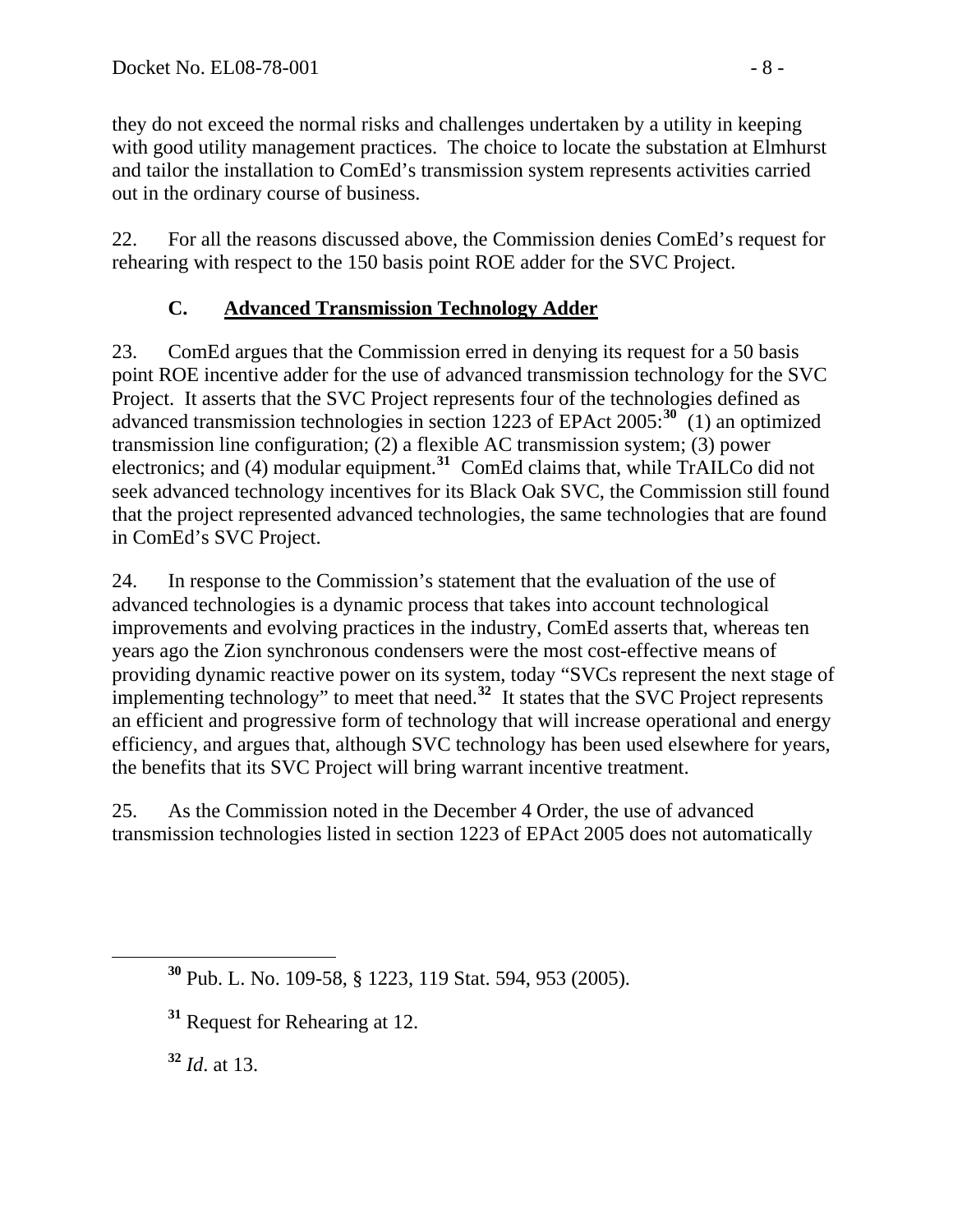warrant the granting of incentives.<sup>[33](#page-8-0)</sup> Indeed, in a recent order, the Commission reaffirmed and further explained this point:**[34](#page-8-1)**

[S]ection 1223 requires the Commission to "encourage, as appropriate" the deployment of advanced transmission technologies. That directive expressly calls for the Commission to exercise discretion in identifying where and how it is appropriate to incentivize technologies that satisfy the standard set forth in the statute. In fulfilling that responsibility, the Commission recognized in Order No. 679 that advanced technologies will continually evolve.<sup>[[35](#page-8-2)</sup>] Similarly, we have explained that in reviewing requests for separate incentive ROE adders for advanced technology, the Commission reviews record evidence to decide if the proposed technology warrants a separate adder because it reflects a new or innovative domestic use of the technology that will improve reliability, reduce congestion, or improve efficiency.[**[36](#page-8-3)**]

26. In discussing the complexities faced in its SVC project, ComEd states that it will need to procure technical training on how to operate and maintain the SVC units. Additionally, ComEd suggests that its decision to replace the Zion synchronous condensers with SVCs is implementing the next evolution in industry practices. However, ComEd acknowledges that SVC technology is not new, and ComEd has not otherwise demonstrated that it is appropriate for the Commission to grant an advanced technology incentive ROE adder for the company's proposed use of that technology.

27. The Commission finds that the arguments presented by ComEd on rehearing do not alter our previous determination that the SVC Project does not merit incentive treatment for the use of an advanced transmission technology. Accordingly, we deny

<span id="page-8-1"></span><span id="page-8-0"></span> **<sup>33</sup>** December 4 Order, 125 FERC ¶ 61,250 at P 42, citing *The Nevada Hydro Co., Inc.*, 122 FERC ¶ 61,272, at P 84-85 (2008).

**<sup>34</sup>** *NSTAR Electric Co.*, 127 FERC ¶ 61,052 at P 27 (2009) (*NSTAR*).

**<sup>35</sup>** *Citing* Order No. 679, FERC Stats. & Regs. ¶ 31,222 at P 290.

<span id="page-8-3"></span><span id="page-8-2"></span>**<sup>36</sup>** *Citing The United Illuminating Co.,* 126 FERC ¶ 61,043, at P 14 (2009). The *NSTAR* order further notes that the Commission has also explained how its consideration of requests for such separate advanced technology adders relates to its consideration of issues related to advanced technologies as part of the overall nexus analysis required by Order No. 679. [*NSTAR*, 127 FERC ¶ 61,052 at P 27 & n.52], citing*, e.g*., *Tallgrass Transmission, LLC*, 125 FERC ¶ 61,248, at P 54-55, 59-60 (2008).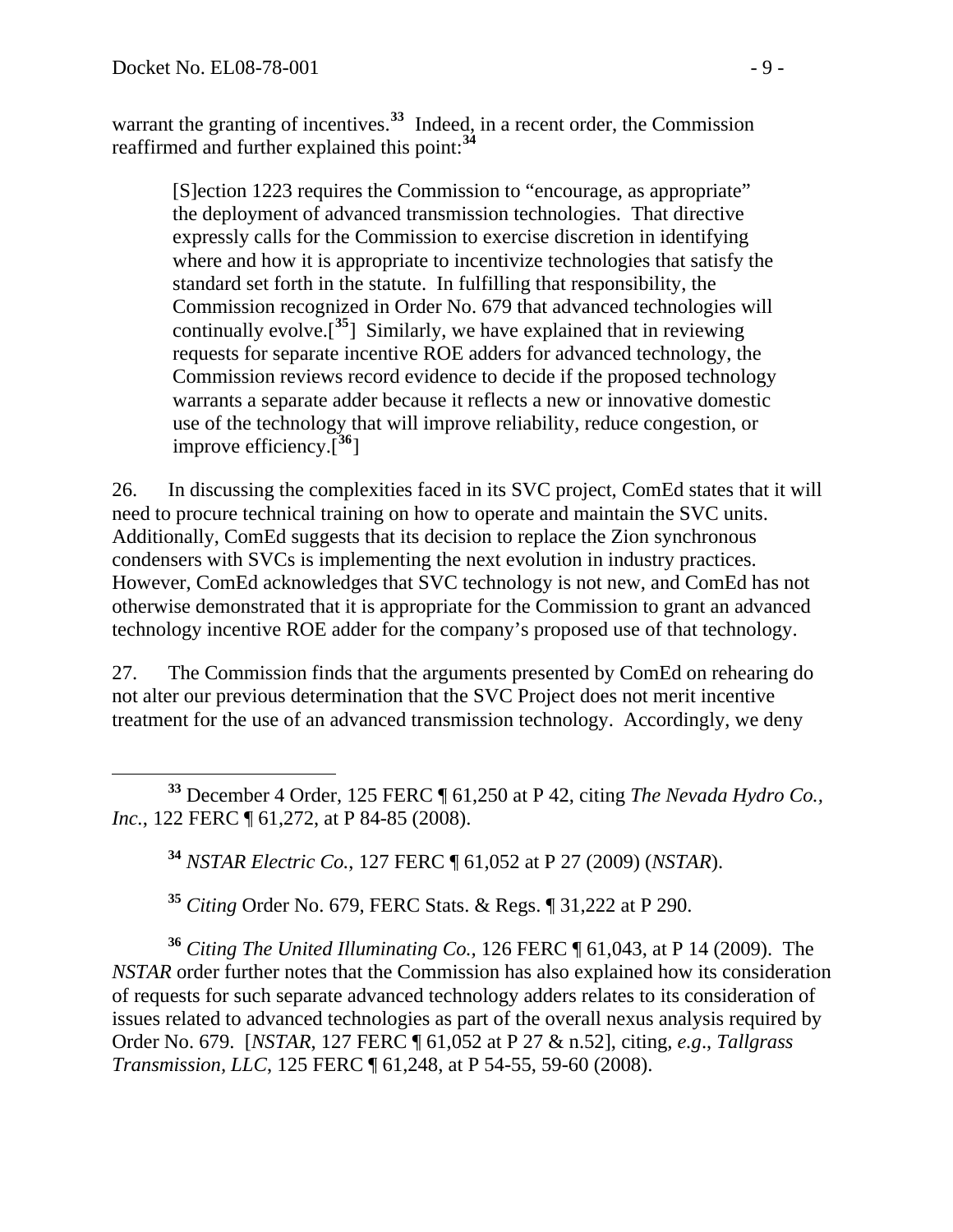ComEd's request for rehearing on the denial of a 50 basis point adder for the use of advanced technology for its SVC Project.

## The Commission orders:

 ComEd's request for rehearing is hereby denied, as discussed in the body of this order.

By the Commission. Commissioner Moeller dissenting with a separate statement attached.

 $(S E A L)$ 

Nathaniel J. Davis, Sr., Deputy Secretary.